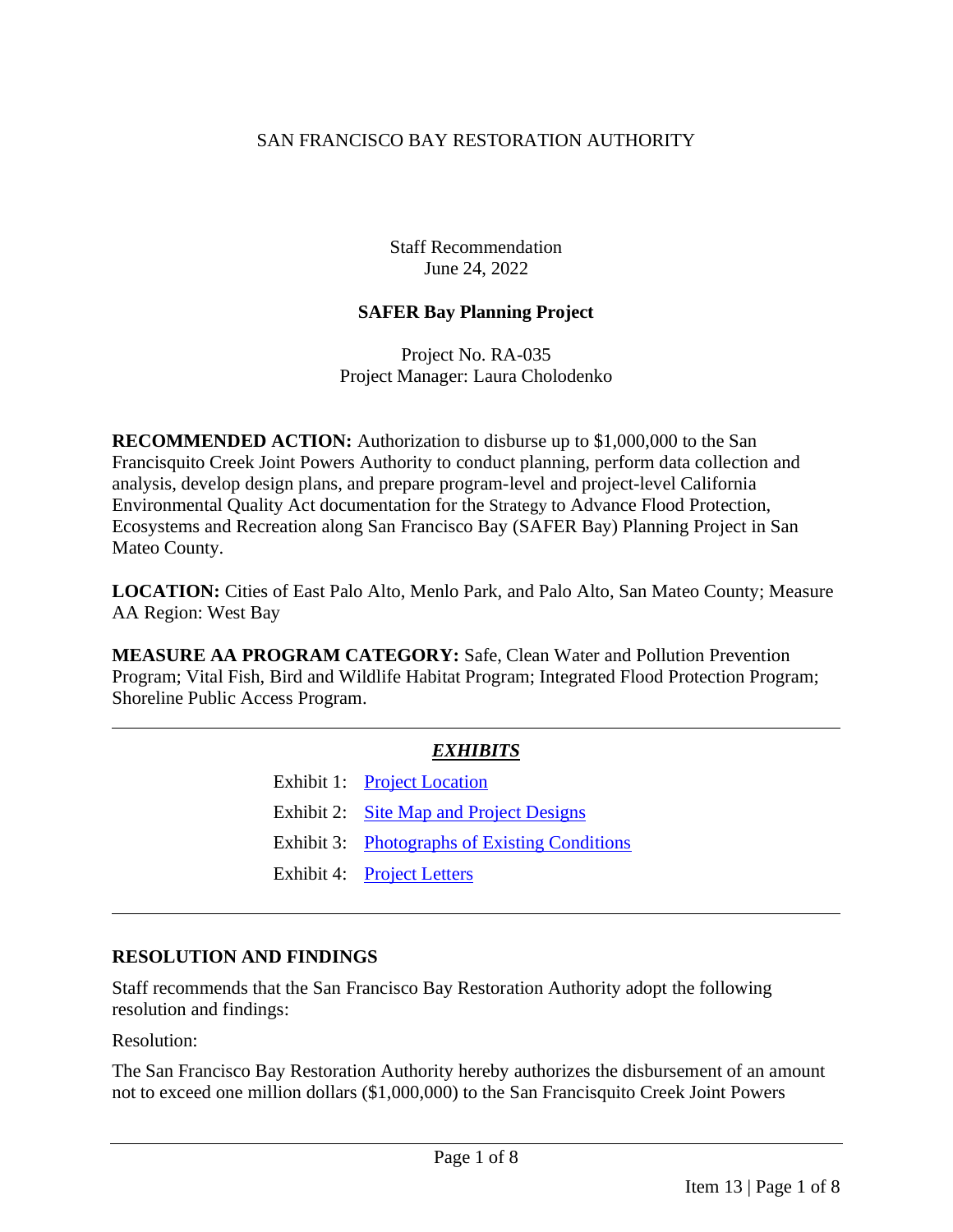Authority to conduct planning, perform data collection and analysis, develop design plans, and prepare program-level and project-level California Environmental Quality Act documentation for the Strategy to Advance Flood Protection, Ecosystems and Recreation along San Francisco Bay (SAFER Bay) Planning Project in San Mateo County. Prior to commencement of the project, the grantee shall submit for the review and written approval of the Executive Officer of the Authority the following:

- 1. A detailed work program, schedule, and budget.
- 2. Names and qualifications of any contractors to be retained in carrying out the project.
- 3. A plan for acknowledgement of Authority funding.

## Findings:

Based on the accompanying staff recommendation and attached exhibits, the San Francisco Bay Restoration Authority hereby finds that:

- 1. The proposed authorization is consistent with The San Francisco Bay Restoration Authority Act, Gov. Code Sections 66700-66706.
- 2. The proposed authorization is consistent with The San Francisco Bay Clean Water, Pollution Prevention and Habitat Restoration Measure (Measure AA).

# **STAFF RECOMMENDATION**

## **PROJECT SUMMARY:**

Staff recommends authorization to disburse up to \$1,000,000 to the San Francisquito Creek Joint Powers Authority (SFCJPA) to conduct planning, perform data collection and analysis, develop design plans, and prepare program-level and project-level California Environmental Quality Act (CEQA) documentation for the Strategy to Advance Flood Protection, Ecosystems and Recreation along San Francisco Bay (SAFER Bay) Planning Project in San Mateo County. The SAFER Bay Planning Project will lead to coastal flood protection for communities in East Palo Alto and Menlo Park as well as restored tidal wetland habitat and improved recreational opportunities along seven miles of the San Francisco Bay shoreline in San Mateo County (Exhibit 1). Currently, areas within East Palo Alto and Menlo Park are exposed to coastal flooding from San Francisco Bay which is predicted to worsen with sea level rise. The project will design flood protection elements to current Federal Emergency Management Agency (FEMA) coastal flood protection standards plus an additional 3.5 feet of tidal elevation to account for anticipated sea level rise. The project will integrate traditional flood protection with the restoration and enhancement of more than 550 acres of wetlands to create a more resilient and biologically diverse shoreline environment.

The plan area is divided into eight different reaches and will be implemented in phases. The proposed Phase 1 of the project includes actions within two reaches, one along the shoreline of East Palo Alto south of Bay Road and the other in former-salt production ponds R1 (450 acres) and R2 (150 acres) within the Ravenswood Pond Complex, part of the Don Edwards San Francisco Bay National Wildlife Refuge (Exhibit 2, Figure 1). The Ravenswood Pond Complex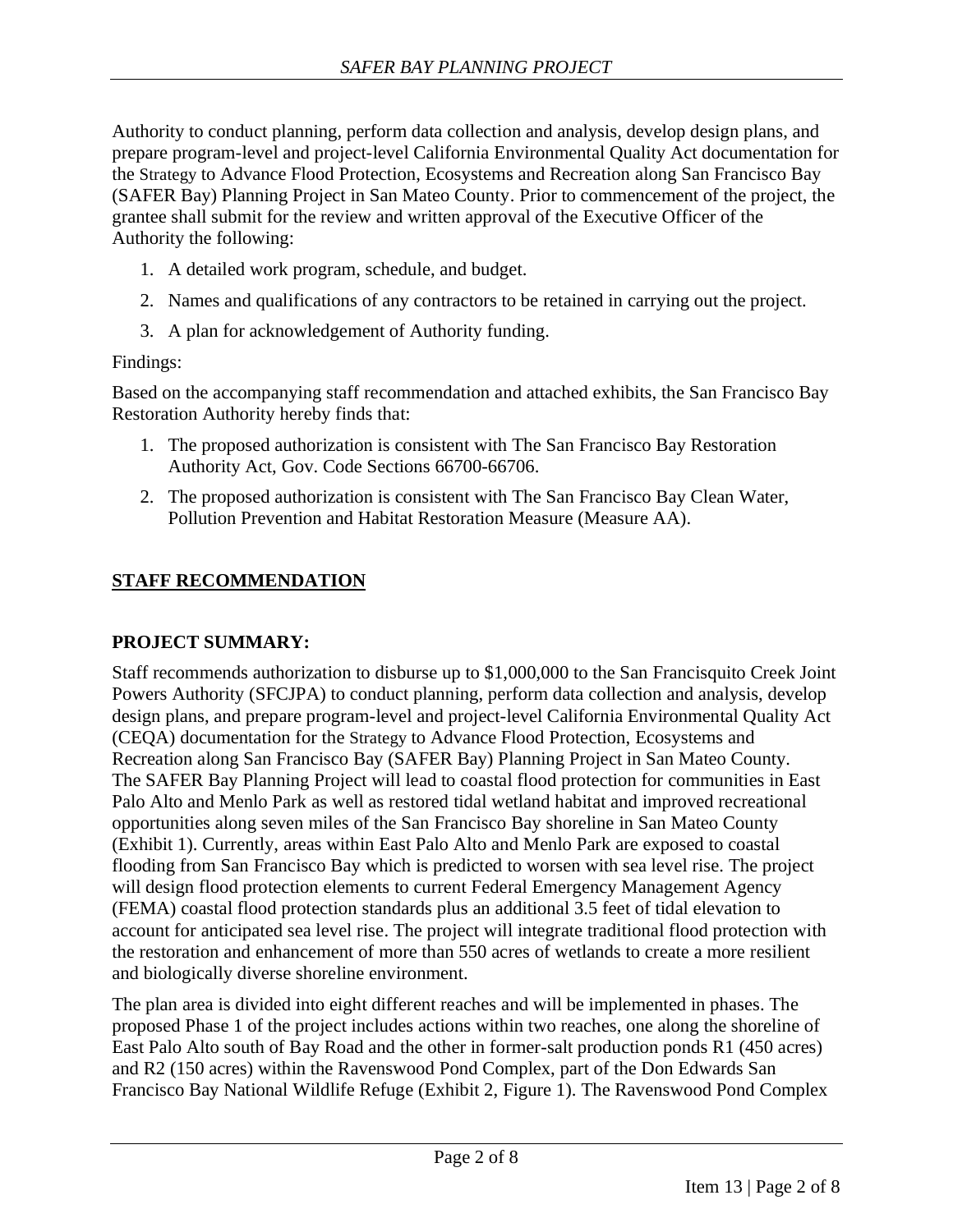is also part of the South Bay Salt Pond Restoration Project (SBSPRP), a multiagency effort to restore over 15,000 acres of former salt evaporation ponds in South San Francisco Bay. [\(www.southbayrestoration.org\)](http://www.southbayrestoration.org/). Restoration of Ponds R1 and R2 is included in the final SBSPRP Environmental Impact Statement/Report (2007), a program-level evaluation of restoration alternatives that result in different amounts of tidal wetland and managed pond habitat at the end of the project's 50-year implementation period.

The SFCJPA is collaborating with the SBSPRP to design and implement restoration of R1 and R2 into tidal marsh or a combination of tidal marsh and enhanced managed pond habitat as part of the SAFER Bay project. This collaboration will help the SBSPRP meet its habitat restoration goals. Restoration of managed pond to tidal marsh would benefit species such as Ridgway's rail, salt marsh harvest mouse, and steelhead trout and enhancement of managed ponds would benefit western snowy plover and/or other shorebirds and ducks. The appropriate balance of habitat types to be restored and enhanced will be determined through CEQA evaluation and the adaptive management process of the SBSPRP. Within Pond R2, the project is proposing to construct an engineered levee around an existing Pacific Gas and Electric (PG&E) substation within the southern part of the pond to protect the substation from flooding due to sea level rise. If that pond were to be tidally restored, the engineered levee would likely support a broad, shallow habitat transition slope (also known as an ecotone levee). The transition slope would provide high tide refugia habitat for tidal wetland wildlife that are expected to colonize the restored tidal marsh in Pond R2 and will add protection to the substation by buffering the new levee from high tides and waves that can cause erosion. The Phase 1 project also includes improvements to the levee next to Laumeister and Faber Tract Marshes in East Palo Alto (Exhibit 2, Figure 1) so that it provides more flood protection for the adjacent community and supports improved trail surfaces along the new levee top.

Program-level evaluation will be made of actions along the remaining reaches within Redwood City, Menlo Park, the Dumbarton Bridge approach, East Palo Alto shoreline north of Bay Road, and other ponds at Ravenswood (Exhibit 2, Figure 1). Flood protection elements that will be evaluated include new engineered levees to protect communities and infrastructure from current tidal flooding and projected sea level rise, floodwalls where existing spatial or other constraints do not allow for the construction of a levee, and habitat transition slopes along the waterside of some levees or floodwalls to enhance levee protection and create habitat. Construction of flood gates and pump stations may also be considered. Additional tidal marsh restoration and creation of transition slope habitat in the Ravenswood Pond Complex will also be evaluated, especially along the Dumbarton Bridge (Highway 84) touchdown in Pond SF2. Within these reaches the project will lead to enhanced public access and recreation by planning for the connection of existing non-contiguous trail segments and by creating new levee-top bicycle and pedestrian trails along the Bay shoreline, including upgrading sections of the Bay Trail (Exhibit 2). The overall project when implemented will benefit local residents by reducing flood risk and associated flood insurance requirements.

The proposed funding for the SAFER Bay Planning Project will support data collection and hydraulic and geotechnical analysis, development of engineered design plans, preparation of CEQA documentation at a program-level and project-level, and outreach with stakeholders, the public, and the locally affected communities. The program-level evaluation will facilitate outreach and community engagement by describing the vision and possible actions that could be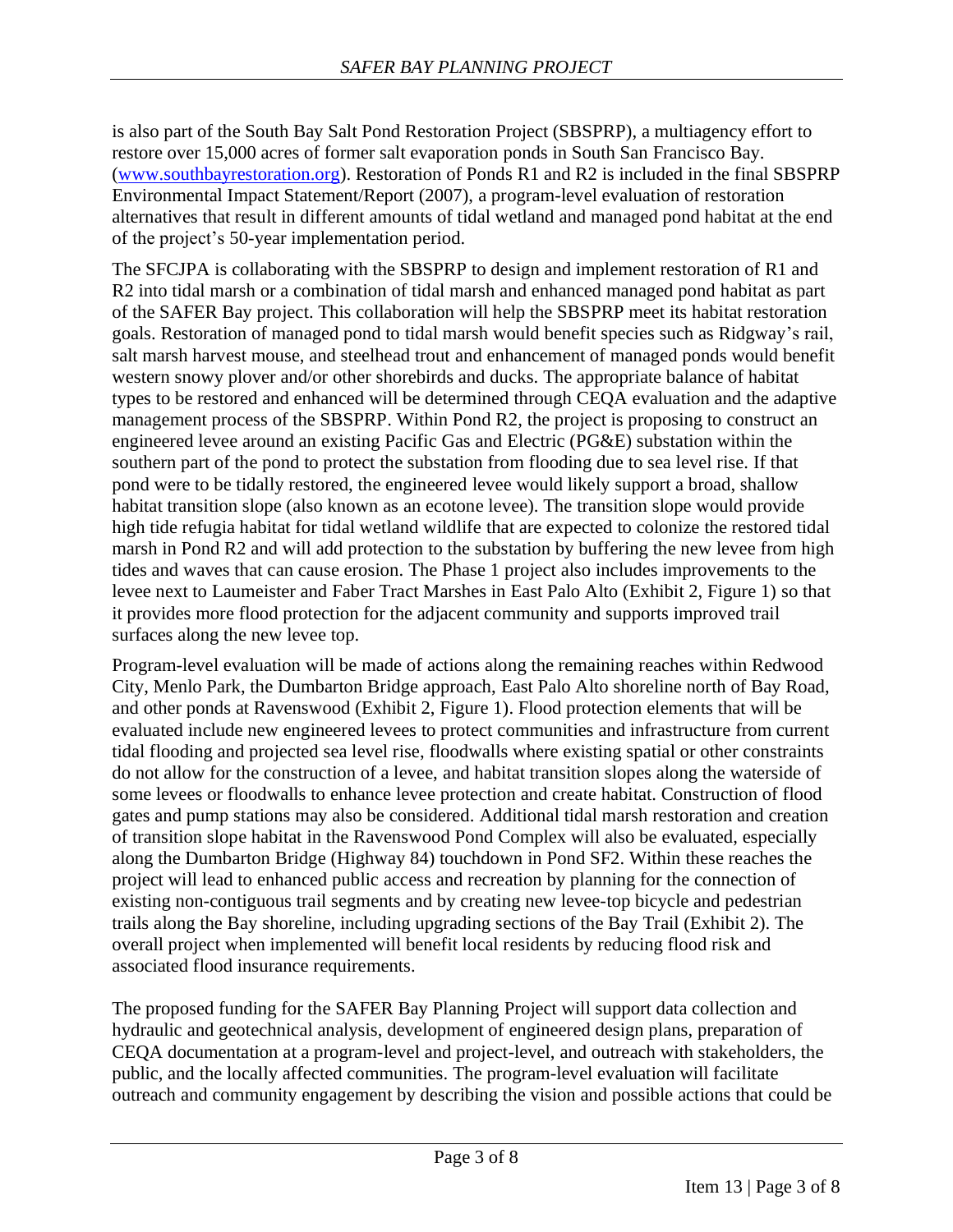taken throughout the entire project area, while the project-level analysis will be for Phase 1 actions only. Environmental review of future project phases will tier from the program-level CEQA document that would be prepared with the proposed funding.

The San Francisquito Creek Joint Powers Authority (SFCJPA) includes the cities of East Palo Alto, Palo Alto, and Menlo Park, the San Mateo County Flooding and Sea Level Rise Resiliency District, and Santa Clara Valley Water District. The SFCJPA planned and implemented the San Francisquito Creek Flood Protection and Ecosystem Restoration Project (Reach 1), a multijurisdictional fluvial flood risk reduction and ecosystem restoration project between Highway 101 and San Francisco Bay, along 1.5 miles of San Francisquito Creek in San Mateo and Santa Clara Counties. That project is directly adjacent to the southern boundary of the SAFER Bay project area and was completed in 2020. Reach 1 of the San Francisquito Creek project protects approximately 3,500 parcels from 100-year fluvial floods and three feet of sea level rise. The project also included development of more than 22 acres of new and improved marsh, five high tide refugia islands, installation of large woody debris and gravel refugia, and a small habitat transition slope in the Faber Marsh. There are an additional 2,700 parcels that are in the Bay floodplain, and 2,200 parcels that are in both fluvial and tidal floodplains, so flood risk remains for 4,900 parcels that will benefit from the SAFER Bay Project.

In addition to SFCJPA staff, the proposed planning project team includes local community-based organizations Nuestra Casa, Climate Resilient Communities, and Grassroots Ecology. Those organizations will lead development of a public outreach plan and organize four large outreach events and ten smaller events to engage stakeholders and community members in the planning process and solicit feedback on proposed actions. The project has broad support including support from governmental and non-governmental organizations, elected officials, and regulatory agencies (Exhibit 4).

The SAFER Bay Project faces similar risks to most multi-objective projects along the San Francisco Bay shoreline. These include delays caused by the environmental review process or discovery of new information requiring design changes. SFCJPA must also carefully consider the effects of levee breaches on adjacent infrastructure and land uses, such PG&E transmission lines and roadways.

**Site Description:** The SAFER Bay Project site is located immediately west of San Francisco Bay along approximately seven miles of the shoreline from the Menlo Park/Redwood City border south along East Palo Alto to San Francisquito Creek, which is the border between East Palo Alto (San Mateo County) and Palo Alto (Santa Clara County). The existing levees are unengineered dirt berms that do not meet FEMA certification standards. Many sections of the Bay Trail in the project area are unpaved, less than 10 feet wide, and considered substandard from an accessibility perspective. The project connects to and is consistent with design criteria for the SFCJPA's completed San Francisquito Creek Flood Protection and Ecosystem Restoration Project. The proposed project is within the cities of Menlo Park and East Palo Alto on both public and privately owned property. The project includes actions that are within the Don Edwards National Wildlife Refuge, Refuge-managed land in Laumeister and Faber Tract Marshes (owned by the City of Palo Alto), and Ravenswood Open Space Preserve (owned by Midpeninsula Open Space District). Lands within the Refuge that would be restored during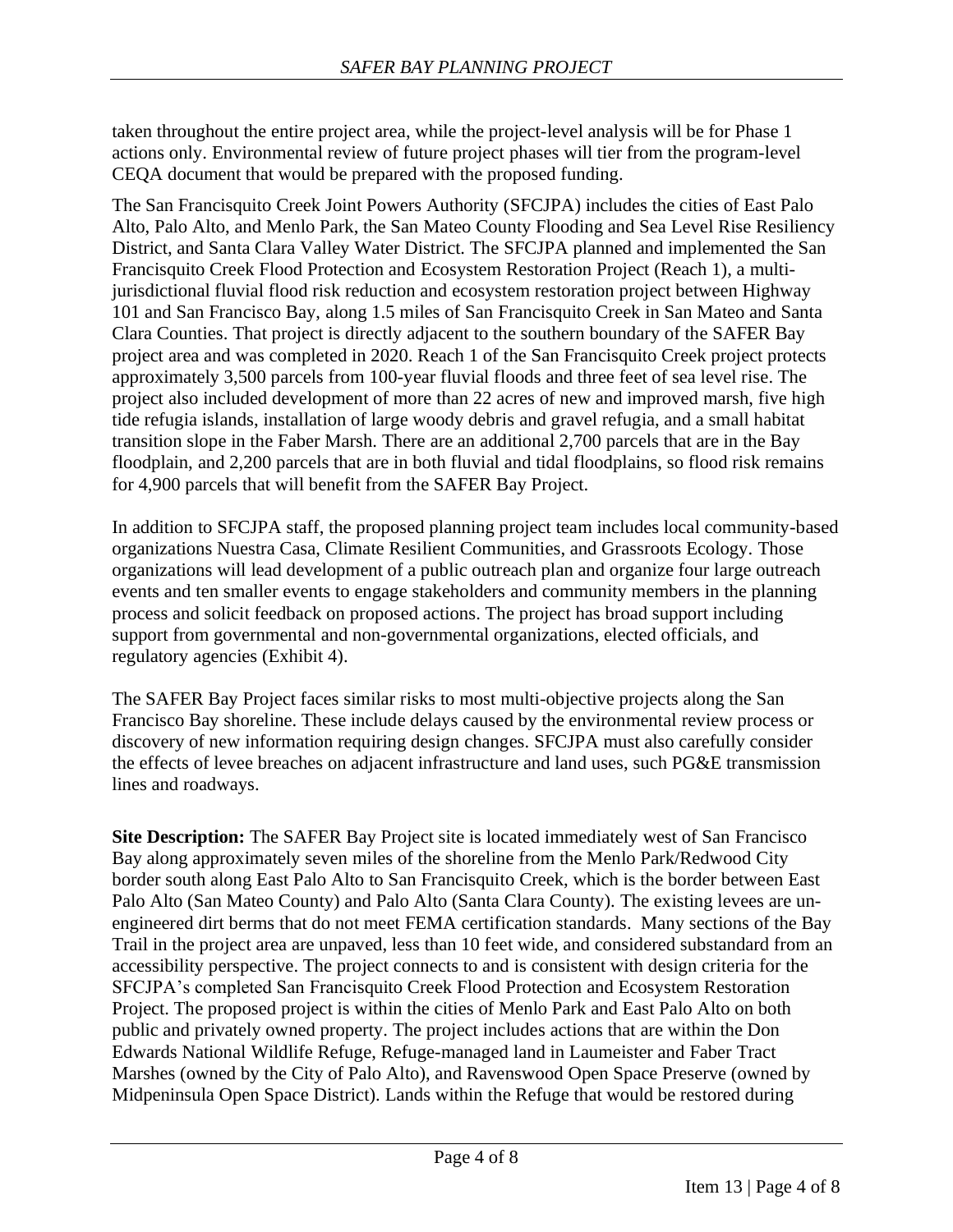Phase 1 are former salt production ponds that are currently managed to provide seasonally varying habitats for waterfowl in the winter and snowy plover and shorebirds in the summer.

The project also includes actions within land owned by the San Francisco Public Utilities Commission and the Cargill Corporation, as well as lands within the jurisdiction of the California Department of Transportation. Photographs of existing conditions within the project area are shown in Exhibit 3.

#### **PROJECT FINANCING**

| <b>San Francisco Bay Restoration Authority</b>                             | \$1,000,000 |
|----------------------------------------------------------------------------|-------------|
| Department of Water Resources (Local Levee Assistance Program) \$1,045,624 |             |
| To Be Raised                                                               | \$3,980,000 |
| <b>Project Total</b>                                                       | \$6,025,624 |

While the funding listed above will support the planning project, the SFCJPA has received \$17.8 million in private funding as match for pending grants that total about \$92 million in implementation funding.

#### **CONSISTENCY WITH AUTHORITY'S ENABLING LEGISLATION, THE SAN FRANCISCO BAY RESTORATION AUTHORITY ACT:**

Consistent with Government Code Section 66704.5, SFCJPA is a local agency working on shoreline parcels in the San Francisco Bay area, on a project that will 1) restore, protect, or enhance tidal wetlands, managed ponds, and natural habitats on the shoreline in the San Francisco Bay area; (2) build or enhance shoreline levees or other flood management features that are part of a project to restore, enhance, or protect tidal wetlands, managed ponds, or natural habitats; and (3) provide or improve public access or recreational amenities that are part of a project to restore, enhance, or protect tidal wetlands, managed ponds, or natural habitats.

Consistent with Section 66704.5(e) this award would be used to support planning and monitoring for an eligible project.

## **CONSISTENCY WITH MEASURE AA PROGRAMS AND ACTIVITIES:**

This authorization is consistent with Measure AA's *Safe, Clean Water and Pollution Prevention Program,* since the SAFER Bay Project will restore wetlands that provide natural filters and remove pollution from the Bay's water.

This authorization is consistent with Measure AA's *Vital Fish, Bird and Wildlife Habitat Program* since the SAFER Bay Project will restore tidal wetland and transition zone habitat that will support and increase vital populations of fish, birds, and other wildlife in and around the Bay, including the San Francisco Bay National Wildlife Refuge.

Consistent with Measure AA's *Integrated Flood Protection Program*, the SAFER Bay Project will use natural habitats in combination with traditional shoreline protection measures wherever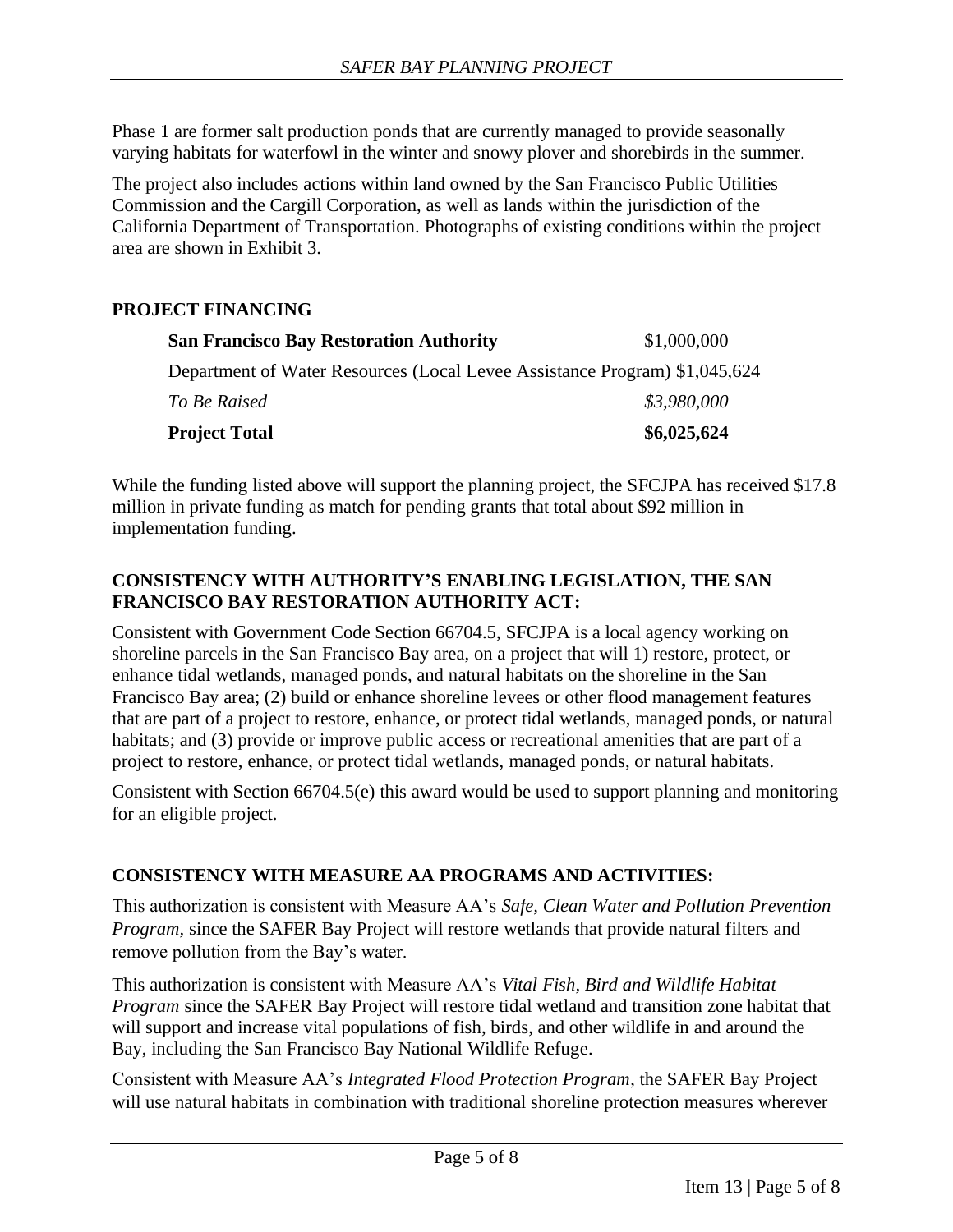possible to help protect communities and infrastructure along the Bay's shoreline from the risks of severe coastal flooding caused by storms and high-water levels.

Furthermore, this authorization is consistent with Measure AA's *Shoreline Public Access Program* since the SAFER Bay Project will enhance the quality of life of Bay Area residents by creating new trail access, improving the current condition of many sections of the Bay Trail, and making trails more resilient to sea level rise by raising their surface elevation.

## **CONSISTENCY WITH MEASURE AA PRIORITIZATION CRITERIA:**

- 1. **Greatest positive impact.** The planning project will lead to the restoration of high-quality tidal marsh habitat, a natural community that has been severely reduced in acreage compared to its historic distribution throughout the San Francisco Estuary. The restoration of tidal marsh will provide habitat for numerous species of native wildlife, greatly increasing biological diversity within the project area and helping to recover several threatened and endangered species. Enhancement of managed ponds would benefit the federally threatened western snowy plover and other shorebirds and waterfowl by improving water circulation to increase prey availability and general water quality. The project would also provide a substantial flood protection benefit to thousands of parcels within the project area by upgrading levees and installing other flood protection features that will support habitat transition zones for added resilience and habitat benefit.
- 2. **Greatest long-term impact.** After future implementation, more than seven miles of shoreline will have enhanced flood risk management through construction of traditional flood protection (levees, floodwalls) combined with nature-based shoreline protection such as tidal marsh and habitat transition slopes. This integrated approach will enhance the built and natural environment within the project area and is expected to be resilient to the effects of climate change for the next 50 years.
- 3. **Leveraging resources and partnerships.** Project partners are a combination of government and private entities that are close to securing approximately \$92 million for implementation of the project. The project also leverages the long-term partnerships of the State Coastal Conservancy and U.S. Fish and Wildlife Service through the South Bay Salt Pond Restoration Project which will enable the restoration of more than 550 acres of former salt ponds within the Don Edwards National Wildlife Refuge.
- 4. **Economically disadvantaged communities**. The San Francisco Bay Restoration Authority identifies East Palo Alto and the Belle Haven Community of Menlo Park as Economically Disadvantaged Communities. Nuestra Casa and Climate Resilient Communities are conducting ongoing outreach with these and other affected communities about the risks of climate change and opportunities for adaptation to those risks. The proposed project will build upon those ongoing efforts, giving residents an opportunity for meaningful participation in the project design process. Implementation of the SAFER Bay project will benefit local residents by reducing flood risk and associated flood insurance requirements. The project will also increase opportunities to access natural areas by building new trails and making improvements to existing trail sections. Greater access to natural areas will result in physical and mental health benefits for community members.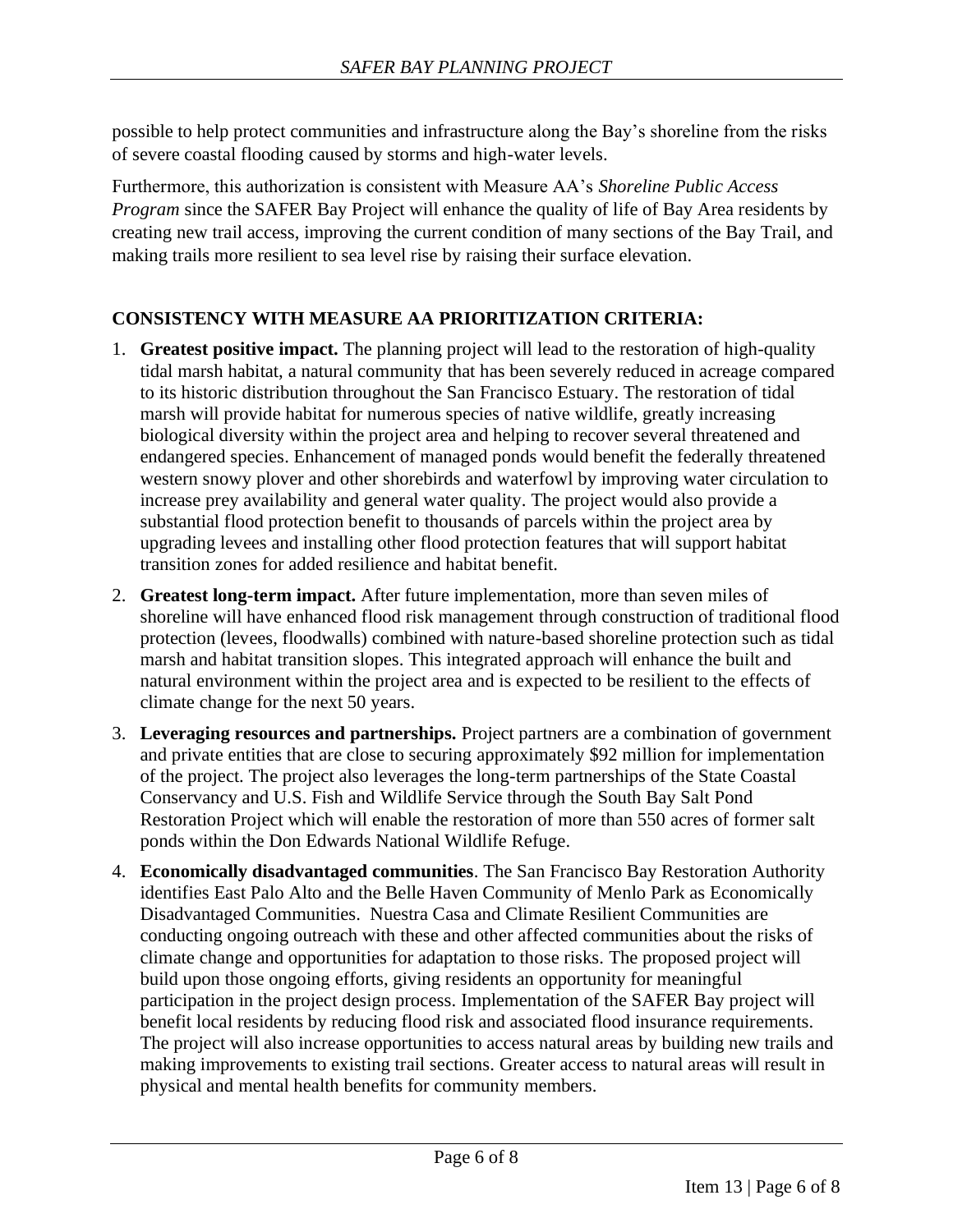- 5. **Benefits to economy.** The future implementation of the project will lead to less disruption and displacement of residents in San Mateo County communities due to flood impacts. This will allow people to better maintain daily routines and reach workplaces in support of local and regional economies.
- 6. **Monitoring, maintenance, and stewardship**. The cities of Menlo Park and East Palo Alto have accepted responsibility for long-term maintenance of the SAFER Bay Project and the SFCJPA or the San Mateo County Flood and Sea Level Rise Resilience District (OneShoreline) will be involved for the long-term in support of adaptive management and monitoring. The SFCJPA is beginning its fourth year of monitoring and adaptive management for the completed Creek project described above and has built long term stewardship into its comprehensive planning process. Restored Ponds R1 and R2 will be managed and stewarded in the long-term as part of the Don Edwards National Wildlife Refuge, which has its own management and monitoring program for Refuge lands.
- 7. **Coastal Conservancy's San Francisco Bay Area Conservancy Program.** The SAFER Bay Planning Project is: (1) consistent with the Estuary Blueprint (SFEP 2022) Action 10 (protect, restore and enhance tidal marsh), Action 11 (restore estuarine-upland transition zones), Action 12 (maximize habitat benefits of managed ponds) and Action 24 (provide equitable public access compatible with wildlife), and the Baylands Ecosystem Habitat Goals Update (SFEI 2015), which identifies opportunities to create a near continuous corridor of tidal marsh where the project is located (pp. 92); (2) multijurisdictional because it involves two cities in San Mateo County and serves a regional constituency (the restoration component will facilitate nationally and regionally significant wetland restoration efforts and will improve regional trail systems); (3) ready to move forward immediately because it completed feasibility studies between 2016–2019 and now has a team under contract that is ready to continue with planning and design; (4) providing opportunities for habitat, flood protection, and public access benefits that could be lost if the project is not quickly implemented, particularly within the context of future sea level rise, and (5) providing matching funds from other sources as described in the "Project Financing" section.
- 8. **San Francisco Bay Conservation and Development Commission's Coastal Management Program.** The SAFER Bay Planning Project meets the following priorities of the San Francisco Bay Plan:

Tidal Marshes and Mudflats Policy 5: Restore tidal action to tidal marshes and tidal flats that have been diked off from the Bay and/or manage historic wetlands to provide important Bay habitat for fish and other wildlife.

Water Quality Policy 1: Restore the Bay's tidal marshes and conserve water surface area and volume to protect and improve water quality

Fish, Other Aquatic Organisms and Wildlife Policy 1: Conserve and restore the Bay's tidal marshes, tidal flats, and subtidal habitat to assure benefits to fish and other aquatic organisms and wildlife for future generations.

Shoreline Protection Policy 5: Evaluate use of natural and nature-based features such as marsh vegetation and levees with transitional ecotone habitat.

Environmental Justice and Social Equity Policy 3: Conduct equitable and culturally-relevant community outreach.